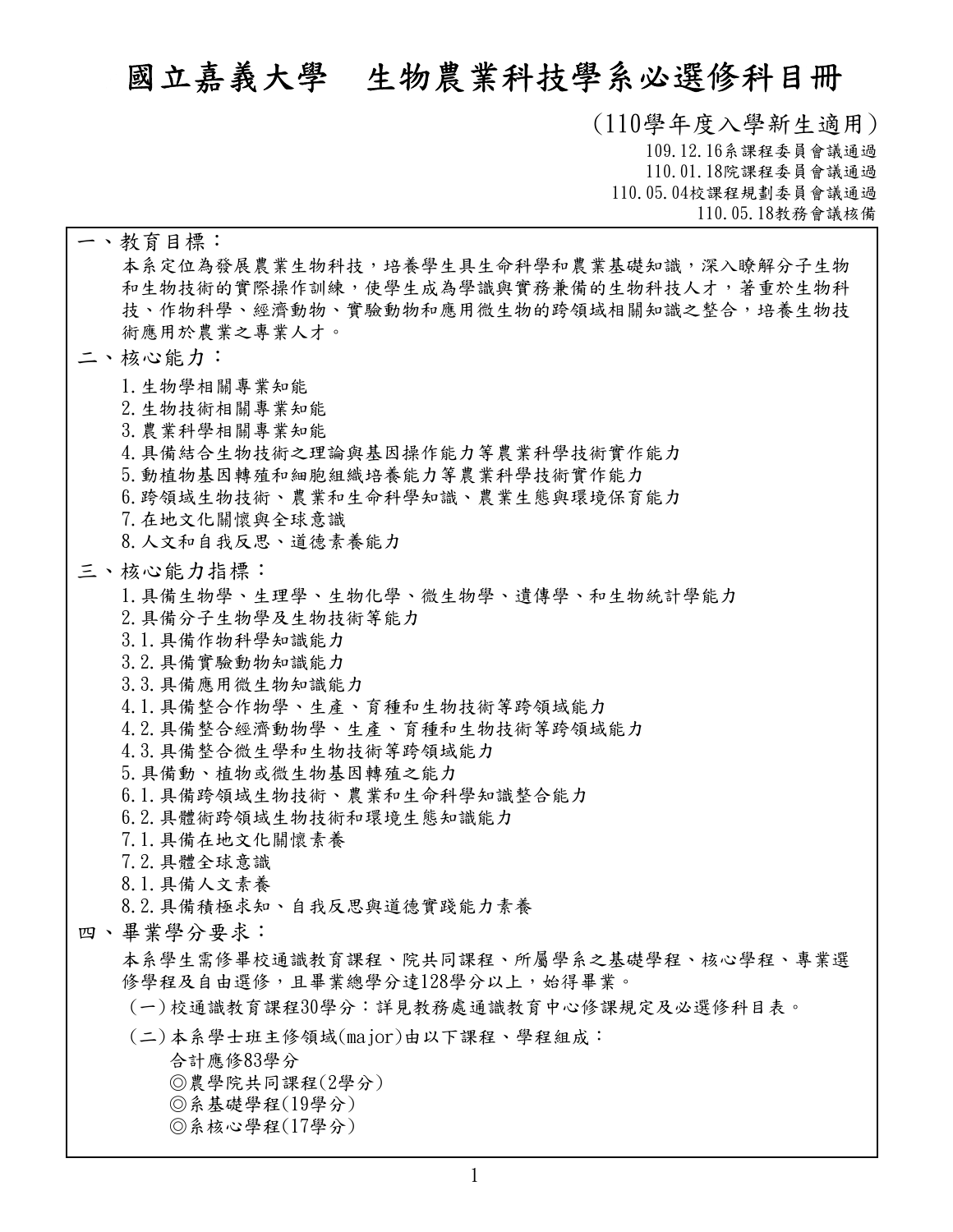**◎專業選修學程:(須修讀本系課程45學分以上,且至少擇1學程修畢)**

- **。學術型:農業生物技術學程(至少修讀23學分)**
- **。實務型:生技產業學程(至少修讀22學分)**

**(三)自由選修(本系或外系課程皆可):15學分**

**依據本校學程實施辦法第六條:不同學程中相同課程或等同課程,經學系同意 者,可同時認列滿足不同學程要求,惟畢業學分總計只能計算一次。 (四)**

**五、其他說明:**

**1.「實務專題研究」或「校外實習」至少選修1門。校外實習依本系學生校外實習辦法規定 修習。**

2.專題討論(I)、專題討論(II),學生得依其興趣就植物科學組或動物科學組擇一修 **課,上、下學期至少各選修1門。**

**3.學生選修大三、大四體育課程及超修之通識教育學分不得計入畢業學分。(註:此為本 校選課要點第九點規定)**

**補充:**

**※畢業年級相當於國內高級中等學校二年級之國外或香港、澳門地區同級同類學校畢業 生,以同等學力就讀學士班者(簡稱中五學制學生,不含離校兩年以上者及僑生先修部結業 成績分發入學者),除第四項規定之畢業應修學分數外,應另增加畢業學分數12學分。 ※為強化產學聯結,本系安排學生校外業界實習之課程名稱為校外實習。**

**※本系為引導學生聚集並應用大學期間所學的專業知識,提供學生以職場動態為導向的終**

**端課程(Capstone course)。其課程名稱為生物技術。**

**※選修課程名稱,得依科技發展與特色重點產業異動。**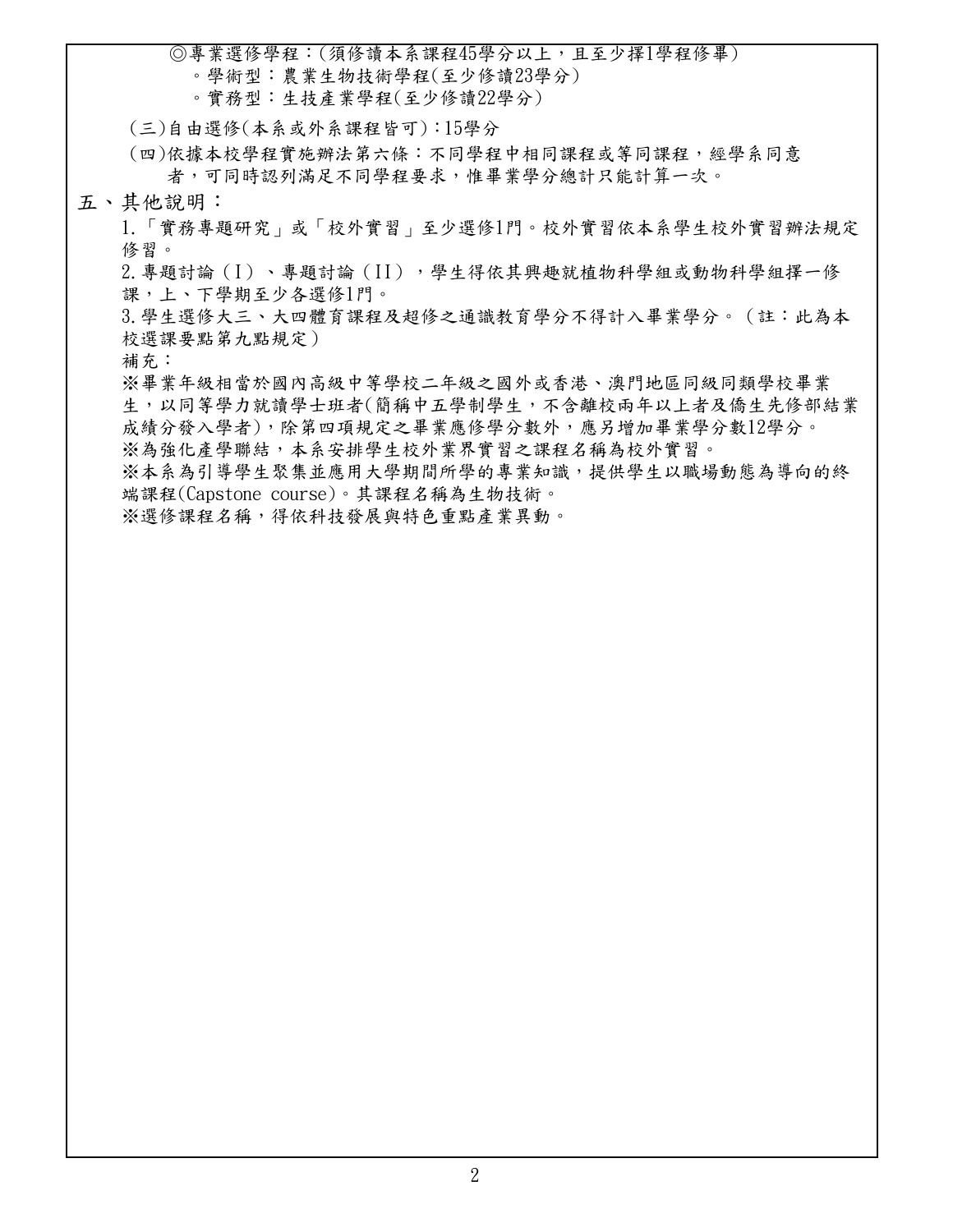### 一、學程名稱:農學院共同課程

**Common Curriculum**

**二、以下科目共2學分,學生應修滿達2學分,完成本學程**

| 中文科目名稱 | 英文科目名稱                         | $H \cap T$<br>修別 | 必選  學分」。<br>$\overline{\phantom{a}}$ | 吐丸<br>"叮致。 | 年級 學期 | 開課 開課 對應核心 <br>  能力項次 | 專業職能                                                                     | 共通<br>職能 | 備註 |
|--------|--------------------------------|------------------|--------------------------------------|------------|-------|-----------------------|--------------------------------------------------------------------------|----------|----|
| 農業概論   | Introduction to<br>Agriculture | 必                |                                      | ∼.         |       | 1.4.0.7<br>5.6.       | 4, AGC0207, AGC0208, AGC0606, AGC0607, 12, 16<br>AGC0608,AGC0609,AGC0610 |          |    |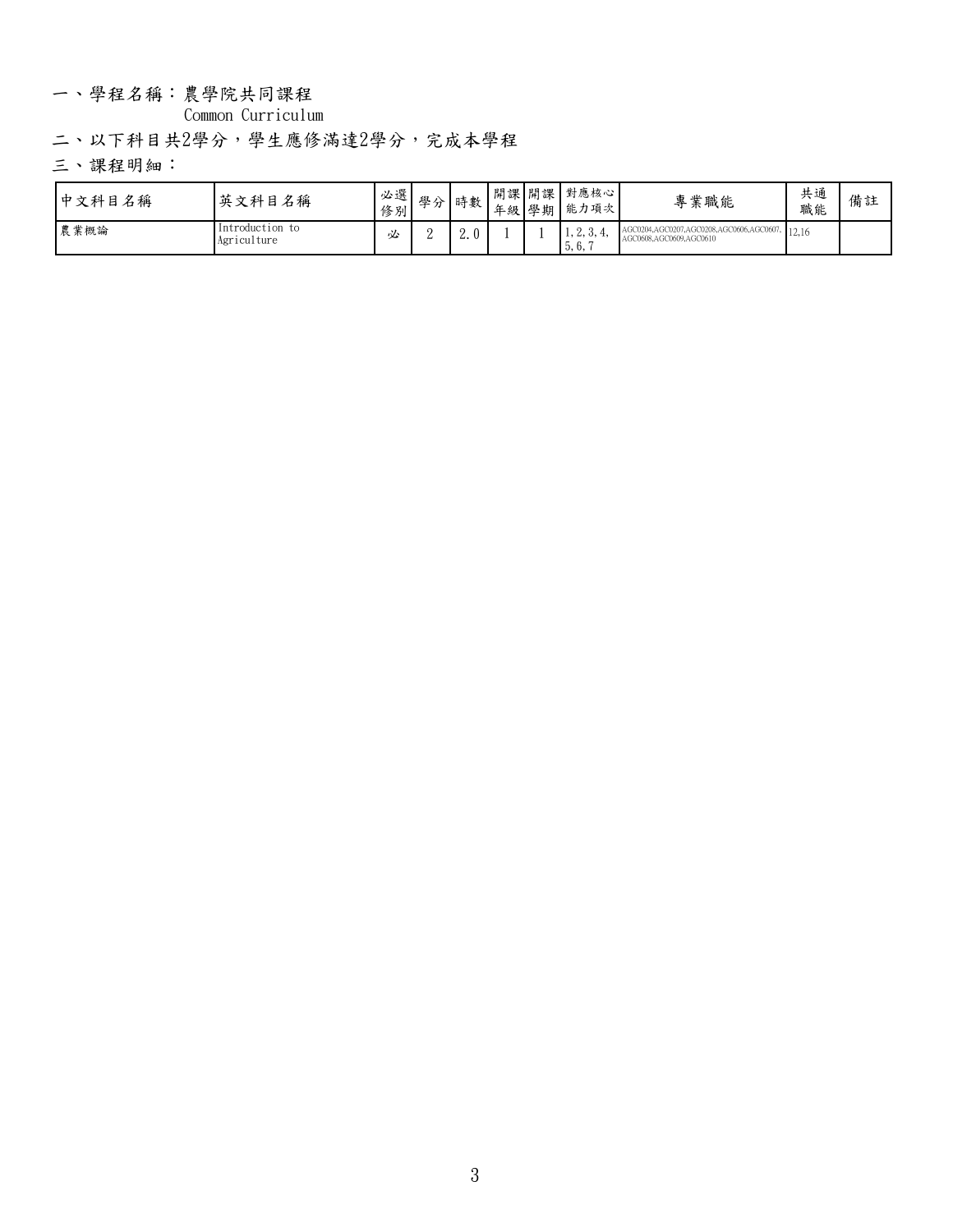### 一、學程名稱:系基礎學程

**Foundation Program**

**二、以下科目共19學分,學生應修滿達19學分,完成本學程**

| 中文科目名稱  | 英文科目名稱                        | 必選 <br>修別 |                | 學分 時數 |                | 年級 學期          | 開課 開課 對應核心 <br>能力項次 | 專業職能                                                                                                           | 共通<br>職能       | 備註 |
|---------|-------------------------------|-----------|----------------|-------|----------------|----------------|---------------------|----------------------------------------------------------------------------------------------------------------|----------------|----|
| 普通化學    | General Chemistry             | 必         | 3              | 3.0   |                |                |                     | AGC0204                                                                                                        | 12,15          |    |
| 普通化學實驗  | General Chemistry Lab.        | 必         |                | 3.0   |                |                |                     | AGC0204                                                                                                        | 12, 14, 15, 17 |    |
| 普通植物學   | General<br>Botany             | 必         | $\overline{2}$ | 2.0   |                |                | 1, 2, 3, 4,<br>5,6  | AGC0204,AGC0205,AGC0206,AGC0207,AGC020<br>AGC0209.AGC0210.HLC0507.HLC0508.HLC0509.<br>HLC0510.HLC0511.HLC0512  | 12,15,16       |    |
| 普通植物學實驗 | Lab. of General Botany        | 必         |                | 3.0   |                |                | 1, 2, 3, 4,<br>5,6  | AGC0204.AGC0205.AGC0206.AGC0207.AGC0207<br>AGC0209.AGC0210.HLC0507.HLC0508.HLC0509.<br>HLC0510.HLC0511.HLC0512 | 12,14,15,16    |    |
| 有機化學    | Organic Chemistry             | 必         | 3              | 3.0   |                | $\overline{2}$ | 1, 2                | HLC0512                                                                                                        | 12,15,17       |    |
| 普通動物學   | General<br>Zoology            | 必         | $\overline{2}$ | 2.0   |                | $\overline{2}$ | 1, 2, 3, 4,<br>5,6  | AGC0306,AGC0307,AGC0308,AGC0309,AGC031<br>AGC0311,AGC0312,HLC0507,HLC0508,HLC0509,<br>HLC0510.HLC0511.HLC0512  | 12,15,16       |    |
| 普通動物學實驗 | Zoology<br>Lab. of<br>General | 必         |                | 3.0   |                | $\overline{2}$ | 1, 2, 3, 4,         | AGC0306,AGC0307,AGC0308,AGC0309,AGC031<br>AGC0311,AGC0312,HLC0507,HLC0508,HLC0509,<br>HLC0510,HLC0511,HLC0512  | 12, 14, 15, 16 |    |
| 生物化學    | Biochemistry                  | 必         | 3              | 3.0   | $\overline{2}$ |                | $\vert 1, 2 \vert$  | HLC0512                                                                                                        | 12             |    |
| 生物化學實驗  | Lab. of Biochemistry          | 必         |                | 3.0   | $\overline{2}$ |                | 1, 2                | HLC0512                                                                                                        | 12, 14, 15, 17 |    |
| 生物統計學   | Biostatistics                 | 必         | 2              | 2.0   | 3              | $\overline{2}$ | 1, 2, 8             | SCC0207.SCC0208.SCC0209                                                                                        | 12,15,18       |    |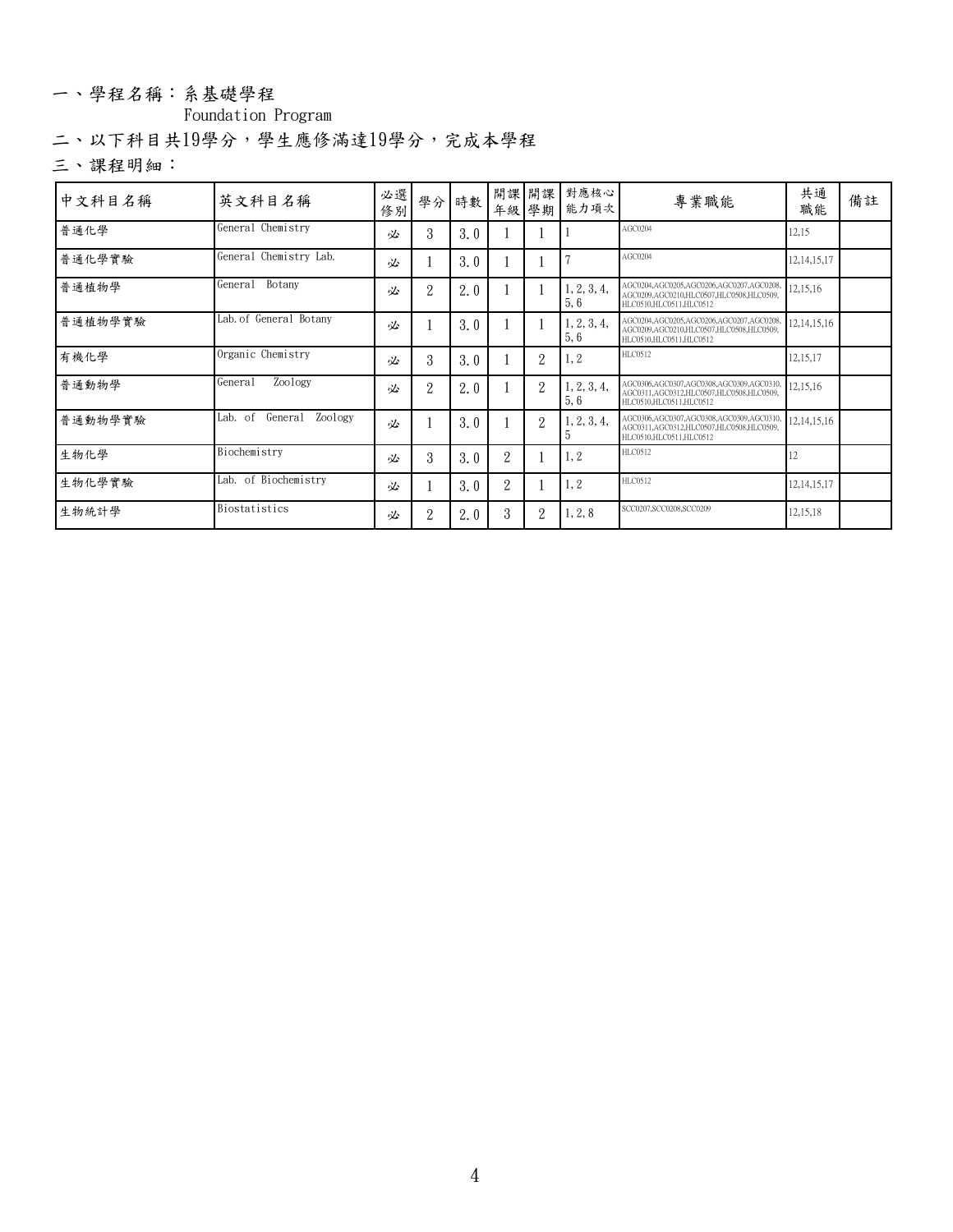#### 一、學程名稱:系核心學程

**Core Program of the Department**

**二、以下科目共17學分,學生應修滿達17學分,完成本學程**

| 中文科目名稱 | 英文科目名稱                | 必選 <br>修別 |                | 學分 時數 |                |                | 開課 開課 對應核心 <br>年級 學期 能力項次       | 專業職能                            | 共通<br>職能        | 備註 |
|--------|-----------------------|-----------|----------------|-------|----------------|----------------|---------------------------------|---------------------------------|-----------------|----|
| 微生物學   | Microbiology          | 必         | $\overline{2}$ | 2.0   |                | $\overline{2}$ | 1, 2, 3, 6                      | HLC0512                         | 12,16           |    |
| 遺傳學    | Genetics              | 必         | 3              | 3.0   |                | $\overline{2}$ | 1, 2, 6, 7,                     | HLC0512                         | 12,15,16        |    |
| 植物生理學  | Plant Physiology      | 必         | 3              | 3.0   | $\overline{2}$ |                | 1, 2, 3, 7                      | AGC0204,AGC0210                 | 12,15,16        |    |
| 分子生物學  | Molecular Biology     | 必         | 3              | 3.0   | 2              | $\overline{2}$ | 1, 3, 6, 7                      | AGC0208.HLC0512                 | 12,16           |    |
| 動物生理學  | Animal Physiology     | 必         | 3              | 3.0   | 2              | $\overline{2}$ | 1, 2, 4, 5                      | AGC0308,AGC0309                 | 12,15           |    |
| 生物技術   | Biotechnology         | 必         | $\overline{2}$ | 2.0   | 3              |                | 1, 2, 3, 4,<br>16,              | HLC0510,HLC0511,HLC0512         | 12, 14, 15, 16  |    |
| 生物技術實驗 | Lab. of Biotechnology | 必         |                | 3.0   | 3              |                | 1, 2, 3, 4,<br>$\vert 6, \vert$ | AGC0506,HLC0510,HLC0511,HLC0512 | 12, 14, 15, 16, |    |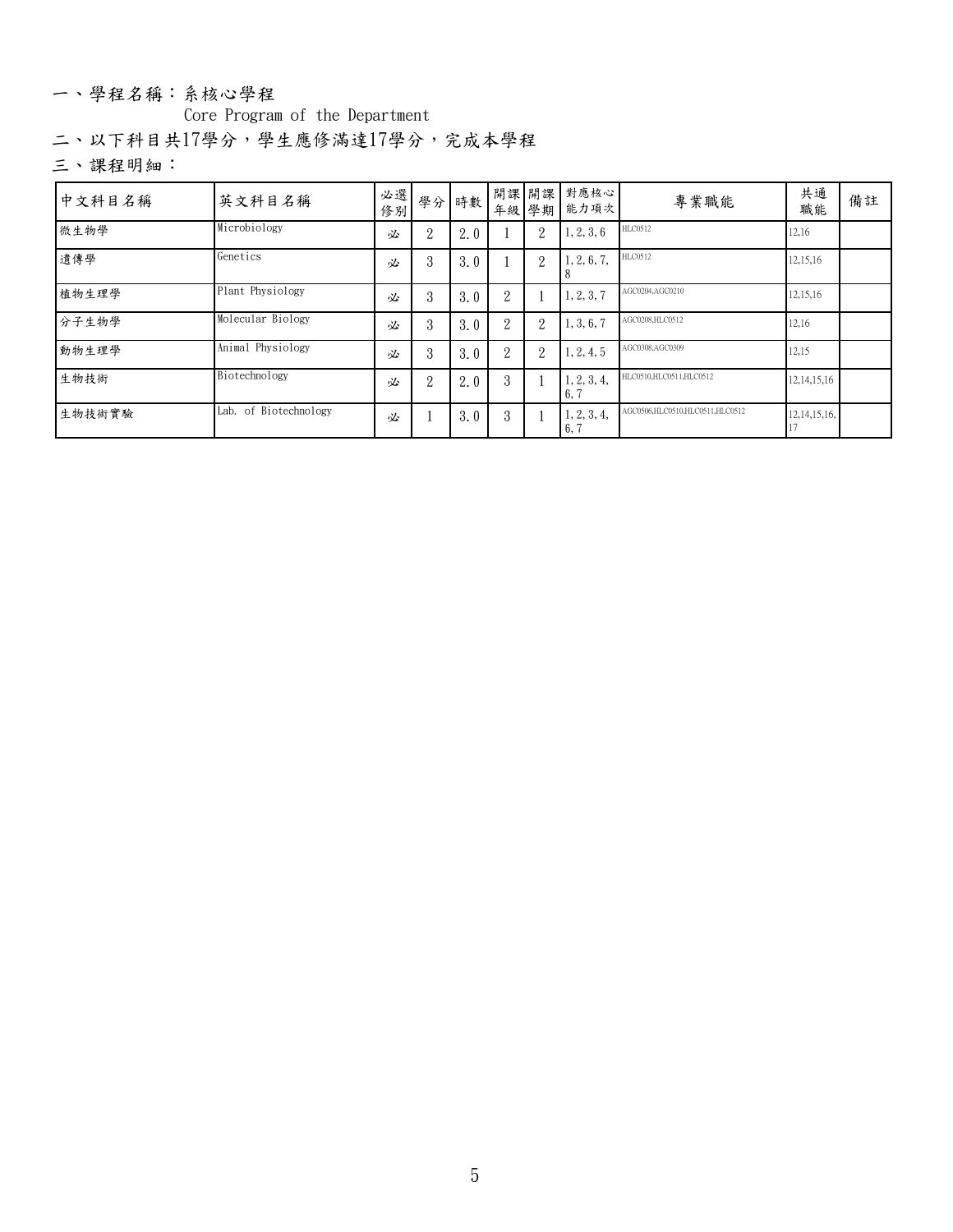### 一、學程名稱:農業生物技術學程

### **Program of Agricultural Biotechnology**

**二、以下科目共81學分,學生應修滿達23學分,完成本學程**

| 中文科目名稱            | 英文科目名稱                                                            | 必選 <br>修別 | 學分               | 時數                |                |                | 開課 開課 對應核心<br>年級 學期 能力項次  | 專業職能                                                                                                                                                                                                                                                                                                                                                                                                                                                                                        | 共通<br>職能                          | 備註 |
|-------------------|-------------------------------------------------------------------|-----------|------------------|-------------------|----------------|----------------|---------------------------|---------------------------------------------------------------------------------------------------------------------------------------------------------------------------------------------------------------------------------------------------------------------------------------------------------------------------------------------------------------------------------------------------------------------------------------------------------------------------------------------|-----------------------------------|----|
| 生態學               | Ecology                                                           | 選         | $\overline{2}$   | 2.0               | -1             | $\mathbf{1}$   | 6, 8                      |                                                                                                                                                                                                                                                                                                                                                                                                                                                                                             |                                   |    |
| 胚胎發育學概論           | The Principle of<br>Developmental Embryology                      | 選         | $\overline{2}$   | 2.0               | 1              | -1             | 1, 2, 3, 4,<br>5,6        |                                                                                                                                                                                                                                                                                                                                                                                                                                                                                             |                                   |    |
| 作物環境生理研究技術        | Research Topics on Crop<br>Environmental Physiology               | 選         | $3\phantom{.0}$  | 3.0               | 2              | -1             | 1, 2, 3, 4,<br>5,6        |                                                                                                                                                                                                                                                                                                                                                                                                                                                                                             |                                   |    |
| 病毒學               | Virology                                                          | 選         | $\overline{2}$   | 2.0               | $\overline{2}$ |                | 1, 2, 3, 5,<br>6          |                                                                                                                                                                                                                                                                                                                                                                                                                                                                                             |                                   |    |
| 蔬菜學               | 0lericulture                                                      | 選         | $3\phantom{.0}$  | 3.0               | $\overline{2}$ | -1             | 1, 2, 3, 4,<br>5,6        | AGC0204.AGC0207.AGC0210.AGC0606                                                                                                                                                                                                                                                                                                                                                                                                                                                             |                                   |    |
| 作物學               | Crop Science                                                      | 選         | $\boldsymbol{3}$ | 3.0               | $\overline{2}$ | $\sqrt{2}$     | 1, 2, 3, 4,<br>5,6        | AGC0204                                                                                                                                                                                                                                                                                                                                                                                                                                                                                     | $12 \,$                           |    |
| 作物學實習             | Lab. of Crop Science                                              | 選         | 1                | 3.0               | $\overline{2}$ | $\overline{2}$ | 1, 2, 3, 4,<br>.5         | AGC0204                                                                                                                                                                                                                                                                                                                                                                                                                                                                                     | 12, 14, 15, 17                    |    |
| 動物實驗技術            | Research Topics on Animal<br>Experiment                           | 選         | $\mathbf{3}$     | 3.0               | $\overline{2}$ | $\sqrt{2}$     | 1, 2, 3, 4,<br>5,6        | AGC0308                                                                                                                                                                                                                                                                                                                                                                                                                                                                                     | 12, 14, 15, 16,<br>17             |    |
| 基因體學概論            | Introduction of Genomics                                          | 選         | $\overline{2}$   | 2.0               | $\overline{2}$ | 2              | 1, 2, 3, 4,<br>5, 6       | HLC0509,HLC0511,HLC0512                                                                                                                                                                                                                                                                                                                                                                                                                                                                     | 12,15,16                          |    |
| 植物生長調節劑           | Plant Growth Regulators                                           | 選         | $\overline{2}$   | 2.0               | $\overline{2}$ | $\overline{2}$ | 1, 2, 3, 7,               | AGC0204                                                                                                                                                                                                                                                                                                                                                                                                                                                                                     | 12,15                             |    |
| 酵素學               | Enzymology                                                        | 選         | $\overline{2}$   | 2.0               | $\overline{2}$ | $\overline{2}$ | 1, 2, 3, 6,               | HLC0512                                                                                                                                                                                                                                                                                                                                                                                                                                                                                     | 12,16                             |    |
| 生殖學原理             | The Principle of<br>Reproduction                                  | 選         | $\overline{2}$   | 2.0               | 3              | -1             | 1, 2, 3, 4,<br>5,6        | AGC0306,AGC0307,AGC0311,HLC0511,HLC0512                                                                                                                                                                                                                                                                                                                                                                                                                                                     | 12,15,16                          |    |
| 免疫學               | Immunology                                                        | 選         | $\sqrt{2}$       | 2.0               | 3              | -1             | 2, 3, 6, 7                | AGC0312                                                                                                                                                                                                                                                                                                                                                                                                                                                                                     | 12,15                             |    |
| 校外實習              | Internship                                                        | 選         |                  | 3.0               | 3              | $\mathbf{1}$   | 1, 2, 3, 4,<br>5, 6, 7, 8 | $\begin{array}{l} \text{AGC0204}, \text{AGC0205}, \text{AGC0206}, \text{AGC0207}, \text{AGC0208}, \\ \text{AGC0209}, \text{AGC0210}, \text{AGC0306}, \text{AGC0307}, \text{AGC0308}, \\ \text{AGC0309}, \text{AGC0310}, \text{AGC0311}, \text{AGC0312}, \text{AGC0506}, \text{AGC0606}, \\ \text{AGC0507}, \text{AGC0508}, \text{AGC0509}, \text{AGC0606}, \text{AGC0607},$<br>.<br>AGC0608,AGC0609,AGC0610,HLC0507,HLC0508,<br>HLC0509,HLC0510,HLC0511,HLC0512,SCC0207,S<br>CC0208,SCC0209 | 11, 12, 13, 14,<br>15, 16, 17, 18 |    |
| 細胞生物學             | Cell Biology                                                      | 選         | $3\phantom{.0}$  | 3.0               | 3              | $\mathbf{1}$   | 1, 2, 3, 4,<br>5,6        | HLC0512                                                                                                                                                                                                                                                                                                                                                                                                                                                                                     | 12,16                             |    |
| 植物逆境生理學           | Stress Physiology of<br>Plants                                    | 選         | $\overline{2}$   | 2.0               | 3              | -1             | 1, 2, 3, 4,<br>5,6        | AGC0204                                                                                                                                                                                                                                                                                                                                                                                                                                                                                     | 12,15                             |    |
| 植物基因轉殖和組織培養       | Gene Manipulation and<br>Tissue Culture of Plant                  | 選         | $\overline{2}$   | 2.0               | 3              |                | 1, 2, 3, 4,<br>5,6        | AGC0205,AGC0208                                                                                                                                                                                                                                                                                                                                                                                                                                                                             | 12,16                             |    |
| 植物基因轉殖和組織培養<br>實驗 | Lab. of Plant Gene<br>Manipulation and Tissue<br>Culture of Plant | 選         | 1                | 3.0               | 3              | -1             | 1, 2, 3, 4,<br>5,6        | AGC0205,AGC0208                                                                                                                                                                                                                                                                                                                                                                                                                                                                             | 12, 14, 15, 16,<br>17             |    |
| 植物營養學             | Plant Nutrition                                                   | 選         |                  | $2 \mid 2.0 \mid$ | $\overline{3}$ |                | $1 \mid 1, 2, 3$          |                                                                                                                                                                                                                                                                                                                                                                                                                                                                                             |                                   |    |
| 實驗動物學             | Laboratory Animal Science                                         | 選         | $\overline{2}$   | 2.0               | 3              | $\mathbf{1}$   | 1, 2, 3, 4,<br>5, 6       | AGC0308                                                                                                                                                                                                                                                                                                                                                                                                                                                                                     | 12,15,16                          |    |
| 分子檢測技術            | Technology for Molecular<br>Diagnosis                             | 選         | $\mathbf{3}$     | 3.0               | 3              | 2              | 1, 2, 3, 4,<br>5          | AGC0506,HLC0512                                                                                                                                                                                                                                                                                                                                                                                                                                                                             | 12, 14, 15, 16                    |    |
| 作物育種學             | Crop Breeding                                                     | 選         | $3\phantom{.0}$  | 3.0               | 3              | 2              | 1, 2, 3, 4,<br>5,6        | AGC0204,AGC0208                                                                                                                                                                                                                                                                                                                                                                                                                                                                             | 12,15,16                          |    |
| 動物基因轉殖和細胞培養       | Gene Manipulation and Cell<br>Culture of Animal                   | 選         | $\overline{2}$   | 2.0               | 3              | $\overline{2}$ | 1, 2, 3, 4,<br>5, 6       | AGC0308                                                                                                                                                                                                                                                                                                                                                                                                                                                                                     | 12,15,16                          |    |
| 動物基因轉殖和細胞培養<br>實驗 | Lab. of Animal Gene<br>Manipulation and Cell<br>Culture of Animal | 選         |                  | 3.0               | 3              | 2              | 1, 2, 3, 4,<br>5,6        | AGC0308                                                                                                                                                                                                                                                                                                                                                                                                                                                                                     | 12, 14, 15, 16,<br>17             |    |
| 動物繁殖與育種           | Animal Reproduction and<br>Breeding                               | 選         | $\overline{2}$   | 2.0               | 3              | $\overline{2}$ | 1, 2, 3, 4,<br>5, 6       | AGC0309                                                                                                                                                                                                                                                                                                                                                                                                                                                                                     | 12,15,16                          |    |
| 植物代謝              | Plant Metabolism                                                  | 選         | $\overline{2}$   | 2.0               | 3              | $2^{\circ}$    | 1, 2, 3, 4,<br>5, 6       | AGC0204                                                                                                                                                                                                                                                                                                                                                                                                                                                                                     | 12,15                             |    |
|                   |                                                                   |           |                  |                   |                |                |                           |                                                                                                                                                                                                                                                                                                                                                                                                                                                                                             |                                   |    |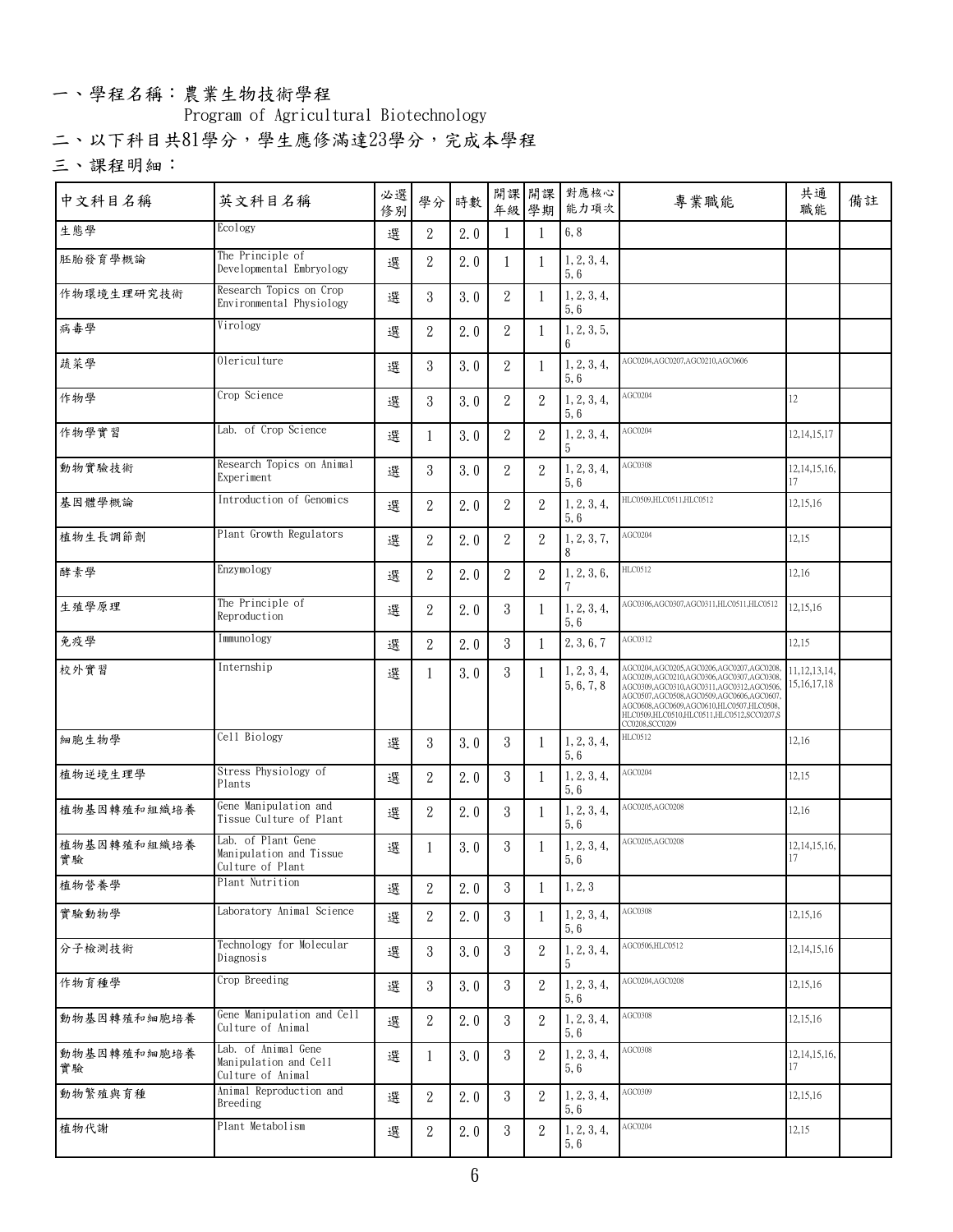| 幹細胞研究             | Stem Cell Research                                                     | 選 | $\overline{2}$ | 2.0 | 3              | 2                           | 1, 2, 3, 4,<br>5,6        | AGC0308                                                                                                                                                                                                                                                                              | 12,15,16                             |  |
|-------------------|------------------------------------------------------------------------|---|----------------|-----|----------------|-----------------------------|---------------------------|--------------------------------------------------------------------------------------------------------------------------------------------------------------------------------------------------------------------------------------------------------------------------------------|--------------------------------------|--|
| 微生物發酵之實務應用        | Application of<br>Microorganisms and<br>Fermentation                   | 選 | 3              | 3.0 | 3              | $\overline{2}$              | 1, 2, 3, 4,<br>5,6        | HLC0512                                                                                                                                                                                                                                                                              | 12, 14, 15, 16                       |  |
| 種苗生產技術            | Technology of Plant<br>Seedling Production                             | 選 | 3              | 3.0 | 3              | $\mathcal{D}_{\mathcal{L}}$ | 1, 2, 3, 4,<br>5,6        | AGC0204                                                                                                                                                                                                                                                                              | 12, 14, 15, 16,<br>17                |  |
| 疫苗學               | Vaccinology                                                            | 選 | $\overline{2}$ | 2.0 | 4              |                             | 1, 2, 3, 4,<br>5,6        | AGC0312,HLC0512                                                                                                                                                                                                                                                                      | 12,15,16                             |  |
| 科學論文寫作            | Scienpic Writing                                                       | 選 | $\overline{2}$ | 2.0 | 4              |                             | 1, 2, 3, 4,<br>5, 6, 7, 8 |                                                                                                                                                                                                                                                                                      | 11, 12, 13, 14,<br>15, 16, 17, 18    |  |
| 科學論文寫作及文獻選讀       | Scientific Paper Writing<br>and Reading                                | 選 | $\overline{2}$ | 2.0 | 4              | 1                           | $\overline{2}$            | AGC0308                                                                                                                                                                                                                                                                              | 11,12,17                             |  |
| 動物分子遺傳學           | Animal Molecular Genetics                                              | 選 | $\overline{2}$ | 2.0 | 4              |                             | 1, 2, 3, 4,<br>5.6        |                                                                                                                                                                                                                                                                                      |                                      |  |
| 動物科學組專題討<br>論(I)  | Seminar in Animal<br>Biotechnology (I)                                 | 選 | 1              | 3.0 | 4              | 1                           | 1, 2, 3, 4,<br>5, 6, 7, 8 | AGC0308,HLC0508,HLC0510,HLC0511,SCC0207,S<br>CC0208,SCC0209                                                                                                                                                                                                                          | 11, 12, 13, 14, 01<br>15, 16, 17, 18 |  |
| 植物科學組專題討論<br>(1)  | Seminar in Plant<br>Biotechnology (I)                                  | 選 | 1              | 3.0 | 4              | 1                           | 1, 2, 3, 4,<br>5, 6, 7, 8 | AGC0508,HLC0510,HLC0511,SCC0207,SCC0208,S<br>CC0209                                                                                                                                                                                                                                  | 11, 12, 13, 14, 01<br>15, 16, 17, 18 |  |
| 實務專題研究(I)         | Special Topics of<br>Bioagriculture(I)                                 | 選 | 1              | 1.0 | 4              |                             | 1, 2, 3, 4,<br>5, 6, 7, 8 | AGC0204,AGC0205,AGC0206,AGC0207,AGC0208<br>AGC0209,AGC0210,AGC0306,AGC0307,AGC0308<br>AGC0309,AGC0310,AGC0311,AGC0312,AGC0506<br>AGC0508,AGC0606,AGC0607,AGC0608,AGC0609,<br>AGC0610,HLC0508,HLC0509,HLC0510,HLC0511,<br>HLC0512,SCC0207,SCC0208,SCC0209                             | 11, 12, 13, 14,<br>15, 16, 17, 18    |  |
| 分子疫苗實務與應用         | Application of Molecular<br>Vaccine                                    | 選 | $\overline{2}$ | 2.0 | 4              | $\overline{2}$              | 1, 2, 3, 4,<br>5,6        | AGC0312.HLC0511.HLC0512                                                                                                                                                                                                                                                              | 15,16                                |  |
| 動物科學組專題討<br>論(II) | Seminar in Animal<br>Biotechnology (II)                                | 選 | 1              | 3.0 | 4              | $\overline{2}$              | 1, 2, 4, 5,<br>6, 7, 8    | AGC0308,HLC0508,HLC0510,HLC0511,SCC0207,S<br>CC0208.SCC0209                                                                                                                                                                                                                          | 11, 12, 13, 14, 01<br>15, 16, 17, 18 |  |
| 統計分類學與多變量分析       | Statistical Classification<br>and Multivariate<br>Statistical analysis | 選 | $\overline{2}$ | 2.0 | 4              | $\mathcal{P}$               | 1, 2, 3, 4,<br>5.6        | SCC0207,SCC0208,SCC0209                                                                                                                                                                                                                                                              | 12,15,17                             |  |
| 植物科學組專題討論<br>(II) | Seminar in Plant<br>Biotechnology (II)                                 | 選 | 1              | 3.0 | 4              | $\overline{2}$              | 1, 2, 3, 4,<br>5, 6, 7, 8 | AGC0204,AGC0205,AGC0207,AGC0208,AGC0209<br>AGC0210,HLC0510,HLC0511,SCC0207,SCC0208,S<br>CC0209                                                                                                                                                                                       | 11, 12, 13, 14, 01<br>15, 16, 17, 18 |  |
| 實務專題研究(II)        | Special Topics of<br>Bioagriculture(II)                                | 選 | 1              | 1.0 | $\overline{4}$ | $\mathcal{D}_{\mathcal{L}}$ | 1, 2, 3, 4,<br>5, 6, 7, 8 | AGC0204,AGC0205,AGC0206,AGC0207,AGC0208<br>AGC0209,AGC0210,AGC0306,AGC0307,AGC0308<br>AGC0309,AGC0310,AGC0311,AGC0312,AGC0506,<br>AGC0507,AGC0508,AGC0509,AGC0606,AGC0607<br>AGC0608,AGC0609,AGC0610,HLC0507,HLC0508,<br>HLC0509,HLC0510,HLC0511,HLC0512,SCC0207,S<br>CC0208,SCC0209 | 11, 12, 13, 14,<br>15, 16, 17, 18    |  |

**四、重要相關事項:**

**實務專題研究或校外實習至少修1門。 動物科學組專題討論(I)、植物科學組專題討論 (I)至少選修1門。 動物科學組專題討論(II)、植物科學組專題討論 (II)至少選修1門。**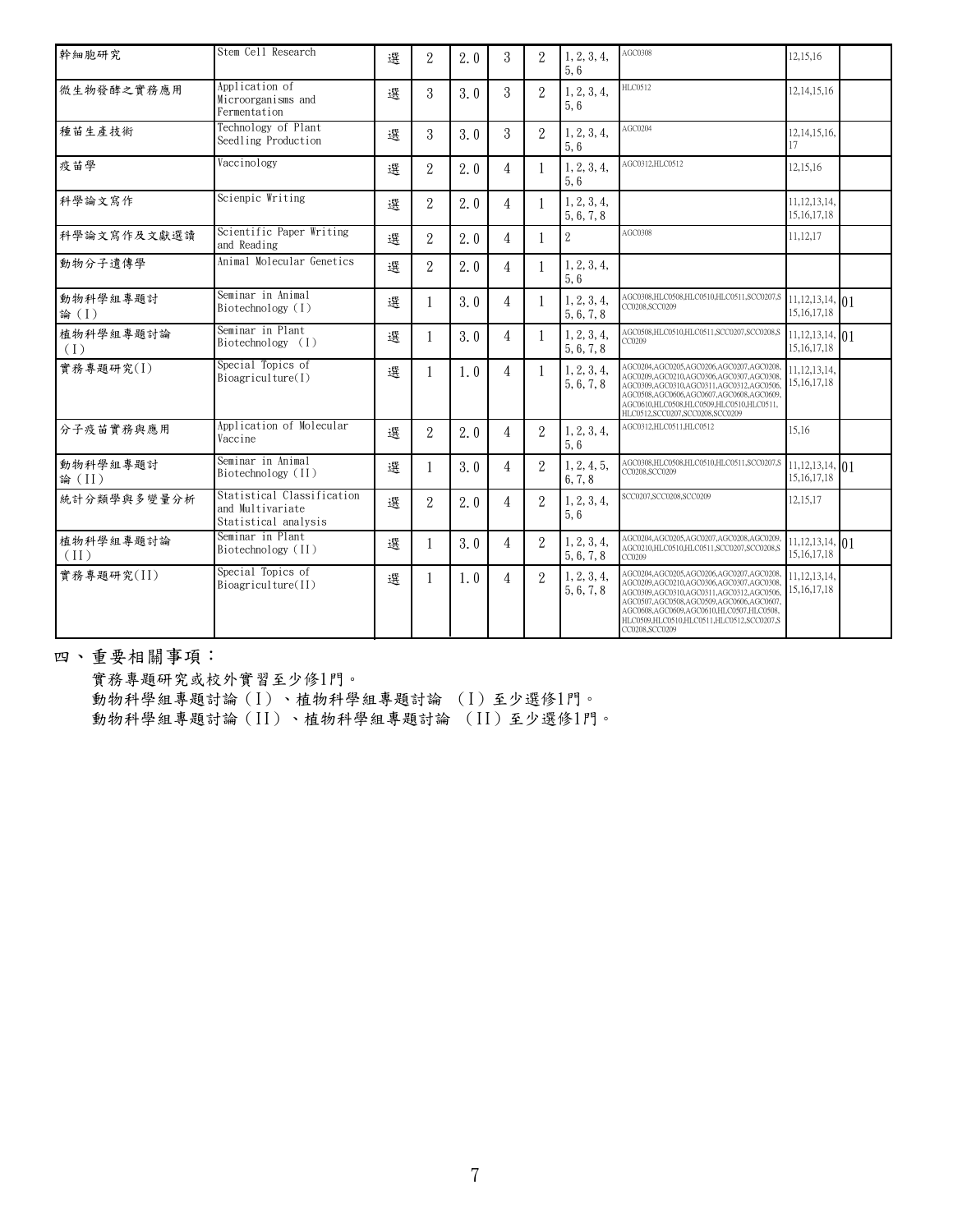### **一、學程名稱:生技產業學程**

### **Program of Industrial Biotechnology**

**二、以下科目共46學分,學生應修滿達22學分,完成本學程**

| 中文科目名稱            | 英文科目名稱                                                            | 必選<br>修別 |                  | 學分 時數 |                |                | 開課 開課 對應核心<br>年級 學期 能力項次  | 專業職能                                                                                                                                                                                                                                                                              | 共通<br>職能                             | 備註 |
|-------------------|-------------------------------------------------------------------|----------|------------------|-------|----------------|----------------|---------------------------|-----------------------------------------------------------------------------------------------------------------------------------------------------------------------------------------------------------------------------------------------------------------------------------|--------------------------------------|----|
| 農業科技導論            | Introduction of<br>Agricultural Science and<br>Technology         | 選        | $\overline{2}$   | 2.0   | -1             |                | 1, 2, 6                   |                                                                                                                                                                                                                                                                                   |                                      |    |
| 作物生產概論            | Introduction to Crop<br>Production                                | 選        | $\overline{2}$   | 2.0   | 1              | 2              | 1, 2, 6, 7,               |                                                                                                                                                                                                                                                                                   |                                      |    |
| 作物環境生理研究技術        | Research Topics on Crop<br>Environmental Physiology               | 選        | $\mathbf{3}$     | 3.0   | 2              |                | 1, 2, 3, 4,<br>5, 6       |                                                                                                                                                                                                                                                                                   |                                      |    |
| 種苗學               | Seed and Seedling<br>Production                                   | 選        | $\overline{2}$   | 2.0   | 2              | -1             | 1, 2, 3, 4,<br>5,6        | AGC0204,AGC0208                                                                                                                                                                                                                                                                   | 12,15,16                             |    |
| 動物實驗技術            | Research Topics on Animal<br>Experiment                           | 選        | $\mathbf{3}$     | 3.0   | 2              | 2              | 1, 2, 3, 4,<br>5,6        | AGC0308                                                                                                                                                                                                                                                                           | 12, 14, 15, 16,<br>17                |    |
| 蛋白質藥物與生產          | Protein Drug and<br>Production                                    | 選        | $\overline{2}$   | 2.0   | 2              | $\overline{2}$ | 1, 2, 3, 4,<br>b.         | HLC0510,HLC0512                                                                                                                                                                                                                                                                   | 12,15,16                             |    |
| 校外實習              | Internship                                                        | 選        | 1                | 3.0   | 3              | 1              | 1, 2, 3, 4,<br>5, 6, 7, 8 | AGC0204,AGC0205,AGC0206,AGC0207,AGC020<br>AGC0209,AGC0210,AGC0306,AGC0307,AGC0308<br>AGC0309,AGC0310,AGC0311,AGC0312,AGC0506<br>AGC0507,AGC0508,AGC0509,AGC0606,AGC0607<br>AGC0608,AGC0609,AGC0610,HLC0507,HLC0508<br>HLC0509,HLC0510,HLC0511,HLC0512,SCC0207,S<br>CC0208.SCC0209 | 11, 12, 13, 14,<br>15, 16, 17, 18    |    |
| 組織切片技術            | Histological and<br>Histochemical Methods                         | 選        | $\overline{2}$   | 4.0   | 3              | $\mathbf{1}$   | 1, 2, 3, 4,<br>5, 6       | AGC0204,AGC0210                                                                                                                                                                                                                                                                   | 12, 14, 15, 17                       |    |
| 植物基因轉殖和組織培養       | Gene Manipulation and<br>Tissue Culture of Plant                  | 選        | $\overline{2}$   | 2.0   | 3              | $\mathbf{1}$   | 1, 2, 3, 4,<br>5,6        | AGC0205,AGC0208                                                                                                                                                                                                                                                                   | 12,16                                |    |
| 植物基因轉殖和組織培養<br>實驗 | Lab. of Plant Gene<br>Manipulation and Tissue<br>Culture of Plant | 選        | 1                | 3.0   | 3              | -1             | 1, 2, 3, 4,<br>5,6        | AGC0205,AGC0208                                                                                                                                                                                                                                                                   | 12, 14, 15, 16,<br>17                |    |
| 微生物代謝             | Microbial Metabolism                                              | 選        | 2                | 2.0   | 3              | 1              | 1, 2, 3, 4,<br>5,6        |                                                                                                                                                                                                                                                                                   |                                      |    |
| 生物催化              | Biocatalysis                                                      | 選        | $\overline{2}$   | 2.0   | 3              | $\overline{2}$ | 1, 2, 3, 4,<br>5,6        | HLC0512                                                                                                                                                                                                                                                                           | 12,15                                |    |
| 花卉學               | Floriculture                                                      | 選        | $\overline{2}$   | 2.0   | 3              | $\mathbf{2}$   | 1, 2, 3, 4,<br>5,6        |                                                                                                                                                                                                                                                                                   |                                      |    |
| 動物基因轉殖和細胞培養       | Gene Manipulation and Cell<br>Culture of Animal                   | 選        | $\overline{2}$   | 2.0   | 3              | 2              | 1, 2, 3, 4,<br>5,6        | AGC0308                                                                                                                                                                                                                                                                           | 12,15,16                             |    |
| 動物基因轉殖和細胞培養<br>實驗 | Lab. of Animal Gene<br>Manipulation and Cell<br>Culture of Animal | 選        | 1                | 3.0   | 3              | $\overline{2}$ | 1, 2, 3, 4,<br>5,6        | AGC0308                                                                                                                                                                                                                                                                           | 12, 14, 15, 16,<br>17                |    |
| 種苗生產技術            | Technology of Plant<br>Seedling Production                        | 選        | 3                | 3.0   | 3              | 2              | 1, 2, 3, 4,<br>5, 6       | AGC0204                                                                                                                                                                                                                                                                           | 12, 14, 15, 16,<br>17                |    |
| 動物科學組專題討<br>論(I)  | Seminar in Animal<br>Biotechnology (I)                            | 選        | $\mathbf{1}$     | 3.0   | 4              | $\mathbf{1}$   | 1, 2, 3, 4,<br>5, 6, 7, 8 | AGC0308,HLC0508,HLC0510,HLC0511,SCC0207<br>C0208.SCC0209                                                                                                                                                                                                                          | 11, 12, 13, 14, 01<br>15, 16, 17, 18 |    |
| 植物分子農場            | Plant Molecular Pharming                                          | 選        | $\mathbf{2}$     | 2.0   | $\overline{4}$ | $\overline{1}$ | 1, 2, 3, 4,<br>5,6        | AGC0205                                                                                                                                                                                                                                                                           | 12, 14, 15, 16                       |    |
| 植物科學組專題討論<br>(1)  | Seminar in Plant<br>Biotechnology (I)                             | 選        | 1                | 3.0   | 4              |                | 1, 2, 3, 4,<br>5, 6, 7, 8 | AGC0508,HLC0510,HLC0511,SCC0207,SCC0208,S<br>CC0209                                                                                                                                                                                                                               | 11, 12, 13, 14, 01<br>15, 16, 17, 18 |    |
| 實務專題研究(I)         | Special Topics of<br>Biogriculture(I)                             | 選        | 1                | 1.0   | 4              | -1             | 1, 2, 3, 4,<br>5, 6, 7, 8 | AGC0204,AGC0205,AGC0206,AGC0207,AGC0208<br>AGC0209,AGC0210,AGC0306,AGC0307,AGC0308<br>AGC0309,AGC0310,AGC0311,AGC0312,AGC0506<br>AGC0508,AGC0606,AGC0607,AGC0608,AGC0609.<br>AGC0610,HLC0508,HLC0509,HLC0510,HLC0511,<br>HLC0512.SCC0207.SCC0208.SCC0209                          | 11, 12, 13, 14,<br>15, 16, 17, 18    |    |
| 分子疫苗實務與應用         | Application of Molecular<br>Vaccine                               | 選        | $\boldsymbol{2}$ | 2.0   | 4              | 2              | 1, 2, 3, 4,<br>5,6        | AGC0312, HLC0511, HLC0512                                                                                                                                                                                                                                                         | 15,16                                |    |
| 生物材料學             | Biomaterials Science                                              | 選        | $\boldsymbol{2}$ | 2.0   | 4              | 2              | 1, 2, 3, 4,<br>5, 6       | AGC0209,AGC0210,HLC0510,HLC0511                                                                                                                                                                                                                                                   | 12, 15, 16, 17                       |    |
| 動物科學組專題討<br>論(II) | Seminar in Animal<br>Biotechnology (II)                           | 選        | 1                | 3.0   | 4              | 2              | 1, 2, 4, 5,<br>6, 7, 8    | AGC0308,HLC0508,HLC0510,HLC0511,SCC0207,<br>C0208,SCC0209                                                                                                                                                                                                                         | 11, 12, 13, 14, 01<br>15, 16, 17, 18 |    |
| 植物科學組專題討論<br>(II) | Seminar in Plant<br>Biotechnology (II)                            | 選        | 1                | 3.0   | 4              | 2              | 1, 2, 3, 4,<br>5, 6, 7, 8 | AGC0204,AGC0205,AGC0207,AGC0208,AGC020<br>AGC0210,HLC0510,HLC0511,SCC0207,SCC0208,S<br>CC0209                                                                                                                                                                                     | 11, 12, 13, 14, 01<br>15, 16, 17, 18 |    |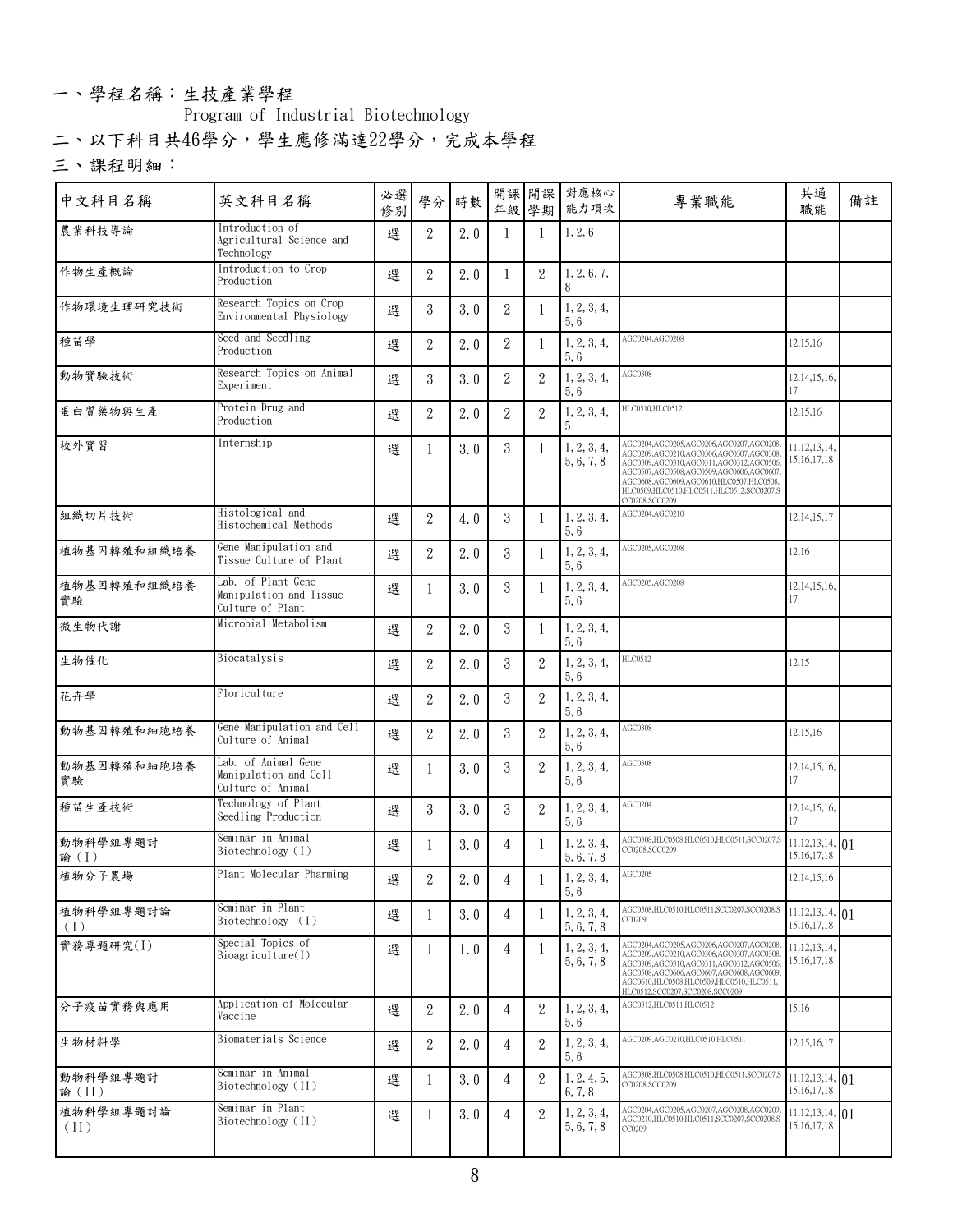| 實務專題研究(II) | Special Topics of<br>Bioagriculture(II) | 選 | 1.0 |  | 1, 2, 3, 4,<br>5, 6, 7, 8 | $AGCO204, AGCO205, AGCO206, AGCO207, AGCO208, 11, 12, 13, 14, 1$<br>AGC0209,AGC0210,AGC0306,AGC0307,AGC0308, 11,12,15,14,<br>AGC0309,AGC0310,AGC0311,AGC0312,AGC0506, 15,16,17,18<br>AGC0507,AGC0508,AGC0509,AGC0606,AGC0607,<br>AGC0608,AGC0609,AGC0610,HLC0507,HLC0508,<br>HLC0509.HLC0510.HLC0511.HLC0512.SCC0207.S<br>CC0208,SCC0209 |       |  |
|------------|-----------------------------------------|---|-----|--|---------------------------|------------------------------------------------------------------------------------------------------------------------------------------------------------------------------------------------------------------------------------------------------------------------------------------------------------------------------------------|-------|--|
| 實驗動物品質管制   | Quality Control of<br>Laboratory Animal | 選 |     |  | 1, 2, 5, 7                | AGC0308                                                                                                                                                                                                                                                                                                                                  | 15,17 |  |

**四、重要相關事項:**

**實務專題研究或校外實習至少修1門。 動物科學組專題討論(I)、植物科學組專題討論 (I)至少選修1門。 動物科學組專題討論(II)、植物科學組專題討論 (II)至少選修1門。**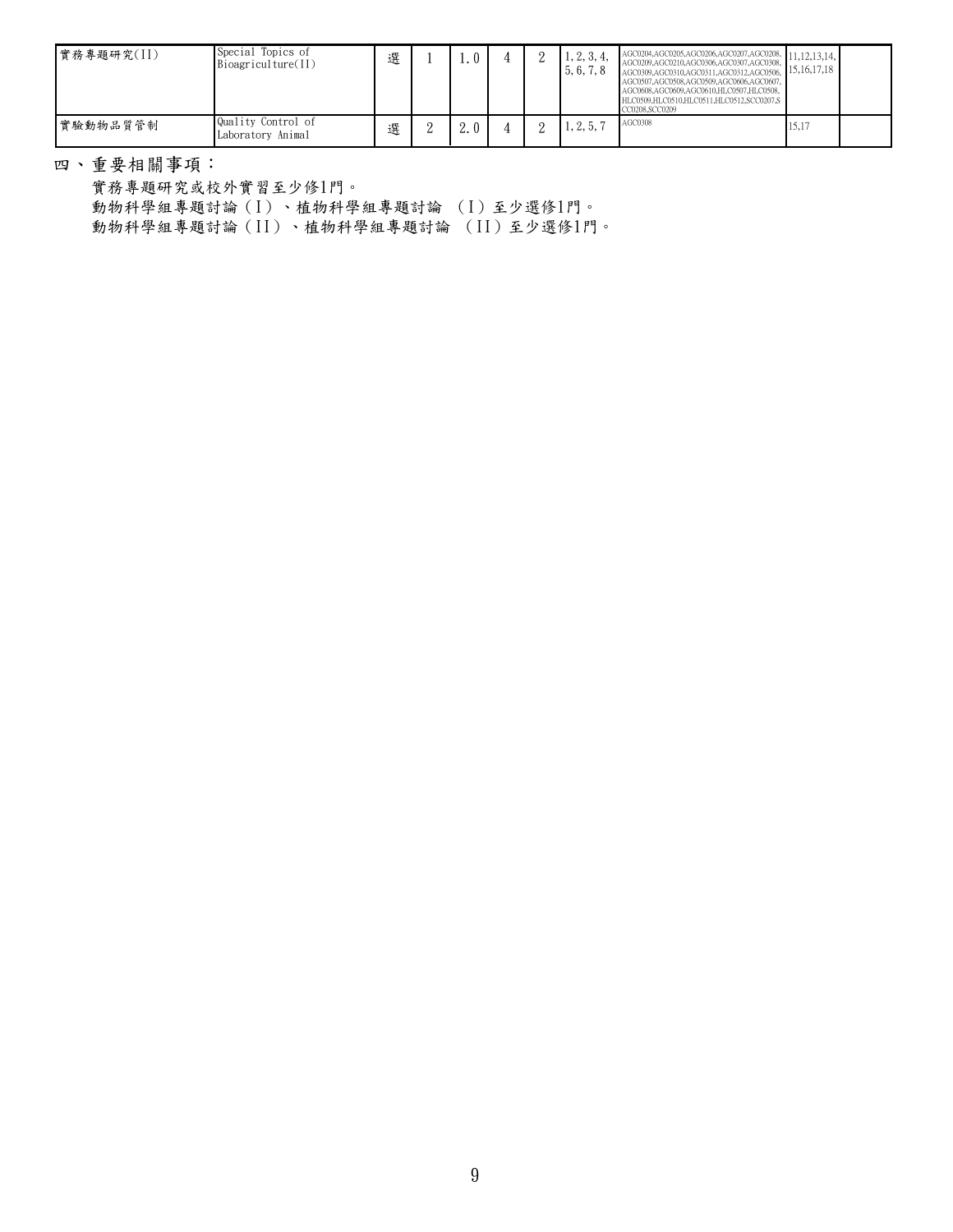## **課程名稱 其他可開授之選修課程清單 備註**

| 課程名稱              | 備註 |
|-------------------|----|
| 33B00154 動物分子病理學  |    |
| 33B00176 植物生物化學   |    |
| 33B00191 安全農業     |    |
| 33B00038 植物保護學    |    |
| 33B00062 作物生理學    |    |
| 33B00065 進階生物技術   |    |
| 33B00066 進階生物技術實習 |    |
| 33B00111 生物科技管理   |    |
| 33B00166 重組DNA    |    |
| 33B00172 環境毒物學    |    |
| 33B00177 生物資訊學概論  |    |
| 33B00185 微生物發酵學   |    |
| 33B00200 分子演化     |    |
| 33B00211 植物繁殖導論   |    |
| 33B00212 水生微生物技術  |    |